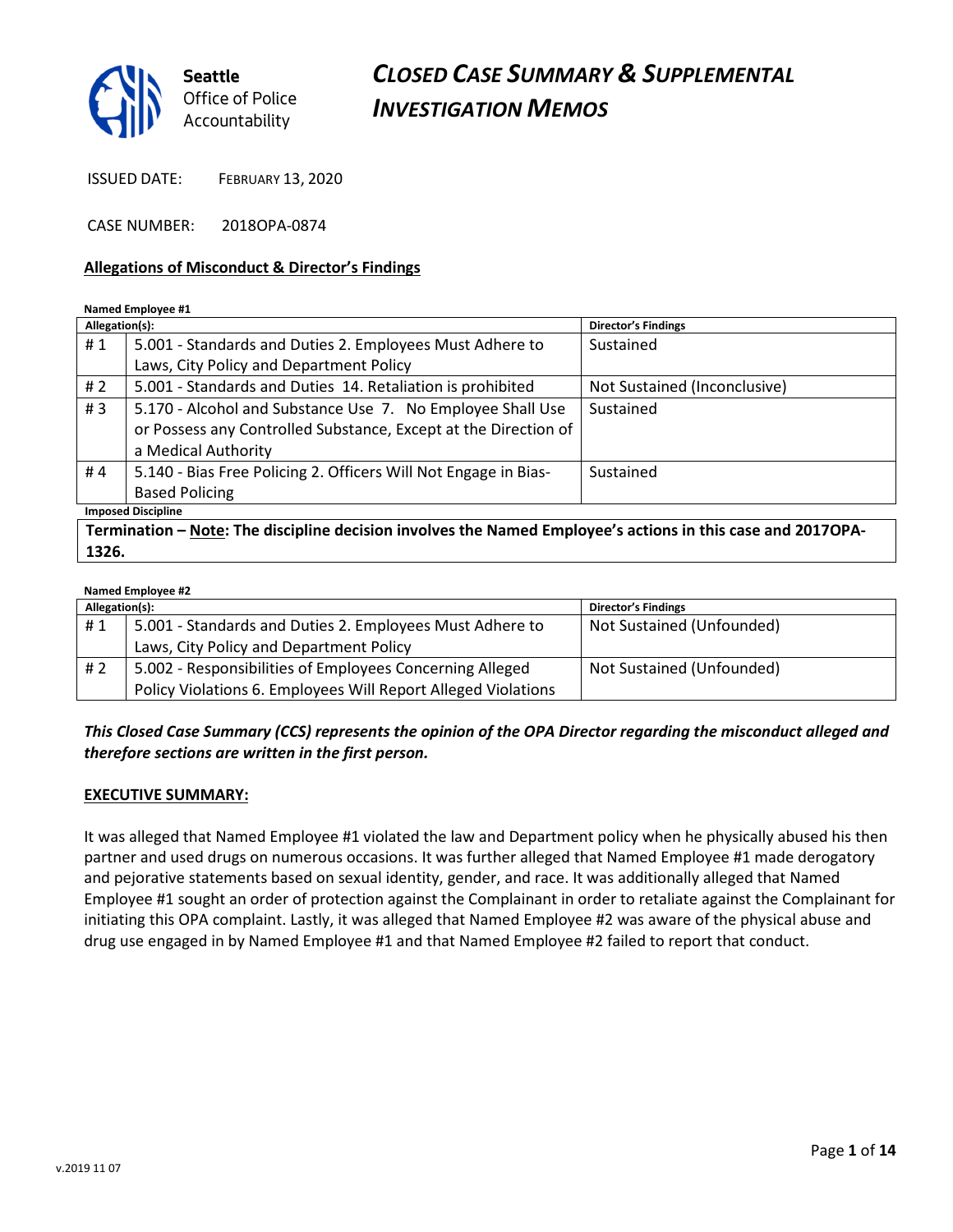

OPA CASE NUMBER: 2018OPA-0874

#### ANALYSIS AND CONCLUSIONS:

#### Named Employee #1 - Allegations #1 5.001 - Standards and Duties 2. Employees Must Adhere to Laws, City Policy and Department Policy

#### Allegations of Misconduct and Criminal Investigation

The Complainant alleged to OPA that Named Employee #1 (NE#1) had engaged in various ongoing misconduct and illegal activity. He specifically alleged that NE#1 had physically abused his mother (referred to herein as the Subject and Subject/Complainant #2 in the supplemental memos that follow the DCM) on multiple occasions over a period of years, used drugs, and made numerous statements suggesting bias against persons of color and disdain for women. The Complainant made this claim when he was discharged from the military in 2018; however, the conduct at issue mostly occurred in 2015 and 2016. As a result of this allegation, OPA referred this matter back to SPD to conduct a criminal investigation. That investigation was overseen by the Domestic Violence Unit.

As part of the criminal investigation, the assigned criminal investigator interviewed the Complainant, the Subject, and the Complainant's sister. The sister and the Subject detailed ongoing verbal abuse of the Subject by NE#1. They also recounted incidents where NE#1 would grab the Subject's upper jaw area and tell her to shut up and use profanities towards her. They further stated that, during one of those incidents of alleged physical abuse, NE#1 tried to make the Subject scratch his face and put his firearm in the Subject's hand in order to get her fingerprints on the weapon. The Subject stated that she was extremely afraid of NE#1 (nine out of ten) and she told the criminal investigator that she sent herself a Facebook message in which she documented that, if anything ever happened to her, it was NE#1 that harmed her. The sister also recounted to the criminal investigator that she observed an incident where NE#1 repeatedly kicked the back of the Subject's legs and then later screamed at the Subject for a period of time. The criminal investigator noted that the Complainant was a witness to some of the hostile language between NE#1 and the Subject, but that he was apparently not present for any of the alleged physical abuse. The criminal investigator documented that the Complainant also alleged that NE#1 used drugs. This was corroborated by the sister, who stated that she smoked marijuana with NE#1 on multiple occasions. She explained that she and NE#1 called marijuana "spice." The Complainant also alleged that NE#1 was biased towards persons of color and women. The criminal investigator wrote that the allegations of bias and drug use were being investigated by OPA.

The criminal investigator ultimately referred the case to the Pierce County Prosecuting Attorney's Office. However, the case was declined for prosecution based on the fact that the conduct occurred outside of the statute of limitations. After this decision was made, the case was referred back to OPA and this investigation ensued.

As part of its investigation, OPA interviewed the Complainant, the Subject, and NE#1. OPA was unable to interview the sister, but reviewed a signed handwritten statement from her and the oral statement she provided to the criminal investigator. OPA reviewed the criminal investigations and well as the decision to decline prosecution. OPA also reviewed numerous emails, pictures, text messages, and other documentation provided by the involved parties.

#### Alleged Physical Abuse

The statements recounting the physical abuse that were provided to OPA by the Subject were consistent with those provided to the criminal investigator. The Subject again recounted that she was subjected to physical abuse on a number of occasions. The Subject stated that NE#1 had grabbed her by the jaw and, a few times, had grabbed her by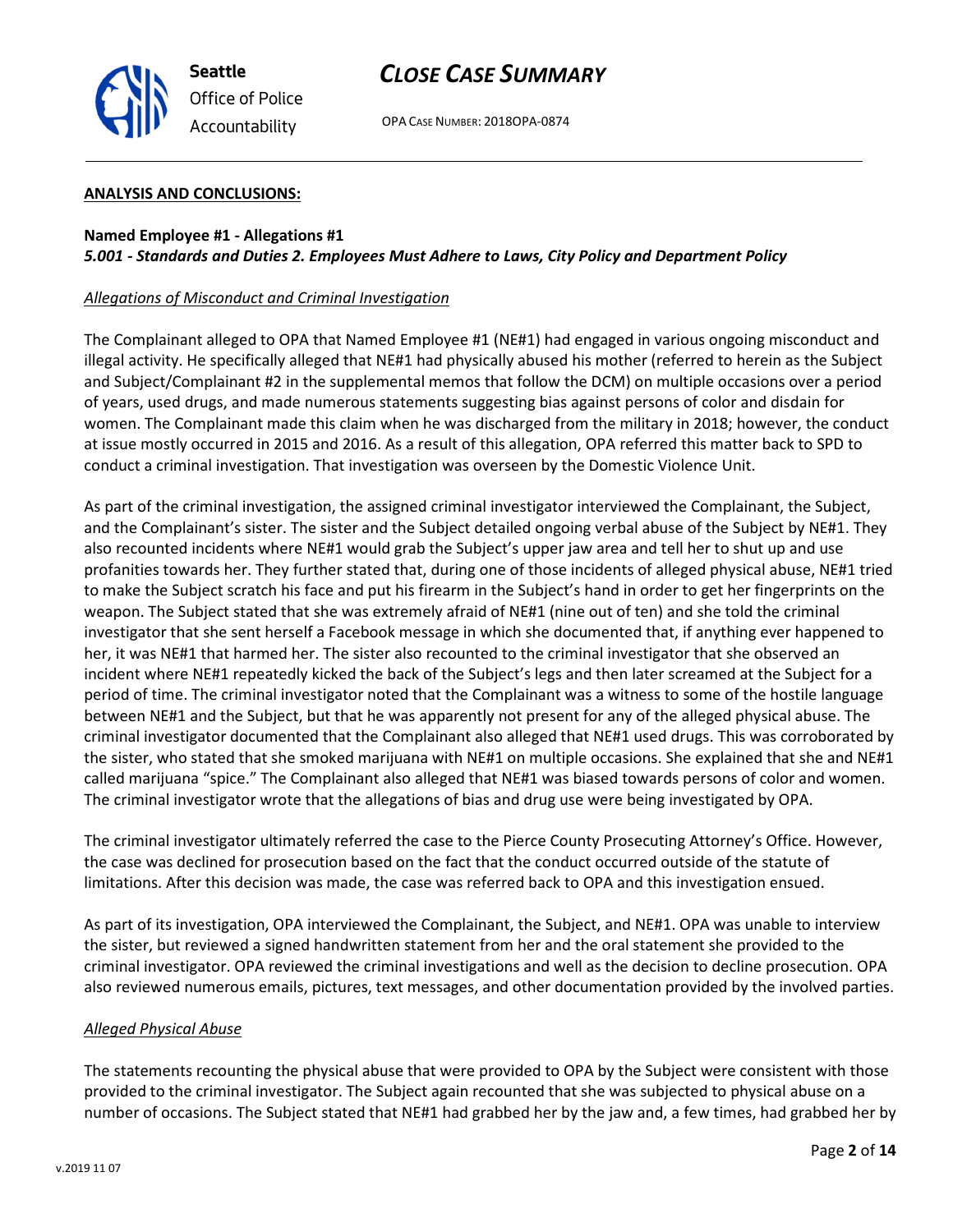OPA CASE NUMBER: 2018OPA-0874

her throat. She stated that, on one occasion, he grabbed her by the throat and pushed her backwards into a closet. She told OPA that, on another occasion, he grabbed her throat and she then threatened to call the police. After she did so, NE#1 allegedly tried to scratch his own face and head with her nails. He further kicked her in her rear and then tried to place her hand on his firearm. The Subject further recalled an incident when she was on the floor and NE#1 was holding her jaw. She stated that the Complainant walked in and observed at least a portion of what was occurring. The Subject also contended that NE#1 would throw and break things around the house. Specifically, she identified that he shattered a vape pen and threw a tablet, breaking it.

NE#1 stated that he never physically abused the Subject. He said that he did not choke her or kick her at any time. However, he told OPA that he was assaulted by the Subject. He specifically identified one occasion where she allegedly threw a stone coaster at his head, causing him to suffer an injury. NE#1 denied shattering a vape pen. When he was shown texts that appeared to show him admitting that he had done so and apologizing, he said that he did not recall that. He also denied purposefully breaking the Subject's tablet. He admitted that he intentionally broke his own tablet and he said that the Subject broke hers.

The sister corroborated the Subject's account. The sister stated that she viewed NE#1 assault the Subject on more than one occasion. She was present for at least portions of the incident where NE#1 tried to force the firearm into the Subject's hand. She told OPA that, at the time, NE#1 was not injured; however, he went outside by himself and, when he came back in the house, he had a gash on his head. As such, the sister believed the injury to be selfinflicted.

The Complainant also corroborated the Subject's recounting of the incident where NE#1 grabbed her jaw when she was on the floor. He stated that he viewed the tail-end of what was occurring and, when he walked in, NE#1 got up from a stooped position and moved away from the Subject.

OPA also reviewed numerous text messages provided by the Subject. In some of those messages, NE#1 apologized for hurting the Subject and for causing her pain. The Subject stated that this was evidence of NE#1's ongoing physical abuse of her. The Subject also provided a text exchange between her and the sister in which they discussed an incidence of physical abuse of the Subject by NE#1. Lastly, the Subject provided a Facebook message that she sent to herself, in which she stated that, if anything happened to her it was NE#1 who did it.

### Alleged Drug Use

The Complainant, the Subject, and the sister all confirmed that NE#1 frequently used marijuana. The Subject and the sister stated that they were direct witnesses to this drug use on numerous occasions. The sister stated that she and NE#1 smoked marijuana together." She indicated that NE#1 smoked marijuana several times a week. The Complainant told OPA that he had never seen NE#1 smoke marijuana but that he had heard about NE#1's drug use from his sister. He further recounted that his wife once discussed with NE#1 where to buy marijuana.

OPA was provided with text messages, some including NE#1, that referenced drug use. In one message between the Subject and the sister, they discussed "special stuff" and who purchased it. The sister confirmed that NE#1 had bought the "special stuff." After stating that NE#1 was the purchaser, the sister wrote: "He's the one smoking it. Not me." Both later explained that they were referring to marijuana. In another message, the sister wrote about a "weed pen" owned by NE#1. In a third message, the sister wrote to NE#1: "Tell me if you walk in the front door [and] it smells like weed in here!" In a fourth message, NE#1 wrote to the Subject that he was going out to have a "smoke"



Seattle

Office of Police Accountability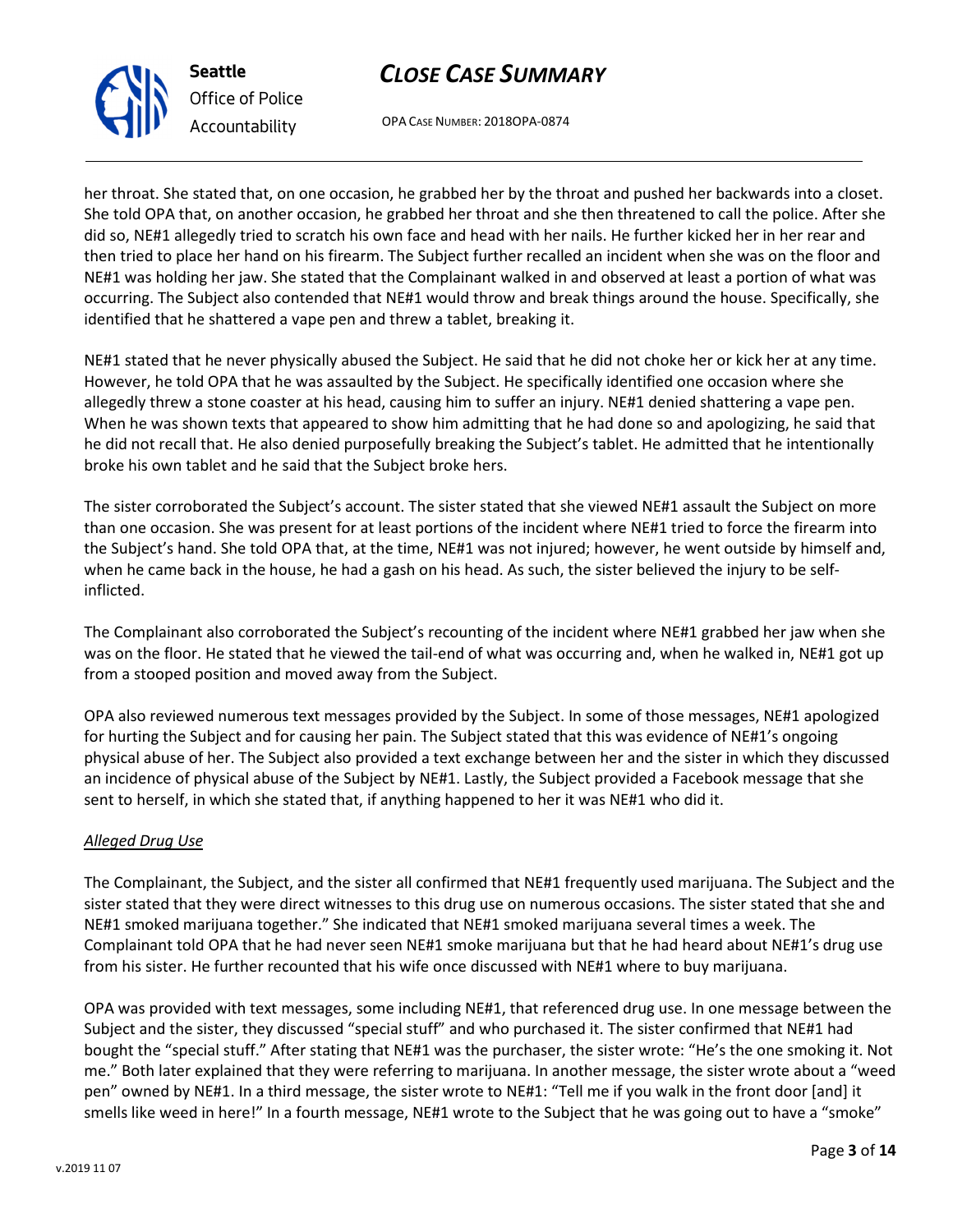

# CLOSE CASE SUMMARY

OPA CASE NUMBER: 2018OPA-0874

while on duty. However, the Subject contended that he did not smoke cigarettes, only marijuana, and believed that this meant that NE#1 was smoking marijuana while working.

NE#1 denied that he used marijuana in either his personal or professional capacities. He stated that the Subject and the sister did do so, but that he did not partake in those activities. He additionally told OPA that he instructed the sister to not smoke in the house and she agreed that she would not do so. He stated, however, that some marijuana smoke would still get inside the house from outside. NE#1 indicated that the "special stuff" referred to in the email was CBD that was for the Subject. NE#1 denied that he smoked any marijuana, contrary to the assertion made by the sister and the Subject in their messages. He stated that he did have a vape pen, but that he used it to smoke small quantities of tobacco, not marijuana.

SPD Policy 5.001-POL-2 requires that employees adhere to laws, City policy, and Department policy. It was alleged that NE#1 violated this policy in two respects: first, when he physically assaulted the Subject; and, second, when he used drugs. After evaluating the totality of the evidence, I find sufficient information to conclude that NE#1 engaged in this conduct and, thus, acted contrary to this policy.

First, I find that the collective statements by the Complainant, the Subject, and the sister, when viewed in concert with the other documentary evidence, establish that NE#1 physically assaulted the Subject on multiple occasions. While it could certainly be argued that the Subject is seeking retribution against NE#1 for some unknown reason, there is no clear evidence in the record conclusively establishing this. Notably, the statements were consistent over time and consistent with each other, while NE#1 stated multiple times that he did not recall aspects of the incident and was significantly less convincing in his recitation of the facts.

Second, I find that the documentary evidence, again coupled with the statements, proves that NE#1 used drugs on numerous occasions while he was employed as a SPD officer. While it cannot be conclusively established that he did so on duty, such drug use is inconsistent with Department policy regardless of when it occurred.

In weighing all of the evidence, I find that the accounts provided by the Complainant, the Subject, and the sister simply outweigh that proffered by NE#1. For these reasons and given all of the above, I recommend that this allegation be Sustained.

### Recommended Finding: Sustained

#### Named Employee #1 - Allegation #2 5.001 - Standards and Duties 14. Retaliation is prohibited

The Complainant alleged that NE#1 retaliated against him when NE#1 sought an order of protection against the Complainant. The Complainant contended that NE#1 did so as retribution for the Complainant filing an OPA complaint against NE#1.

OPA obtained copies of the documents relating to the order of protection. The order was sought after this OPA complaint was filed and after the Complainant provided information to a Sergeant indicating potential malfeasance on the part of NE#1. This OPA complaint was referenced in the order; however, NE#1 did not explicitly indicate his belief therein that the complaint was filed by NE#1. He did note in the order that he was informed by a colleague that the Complainant delivered a packet of papers to NE#1's work. However, NE#1 wrote that he did not know what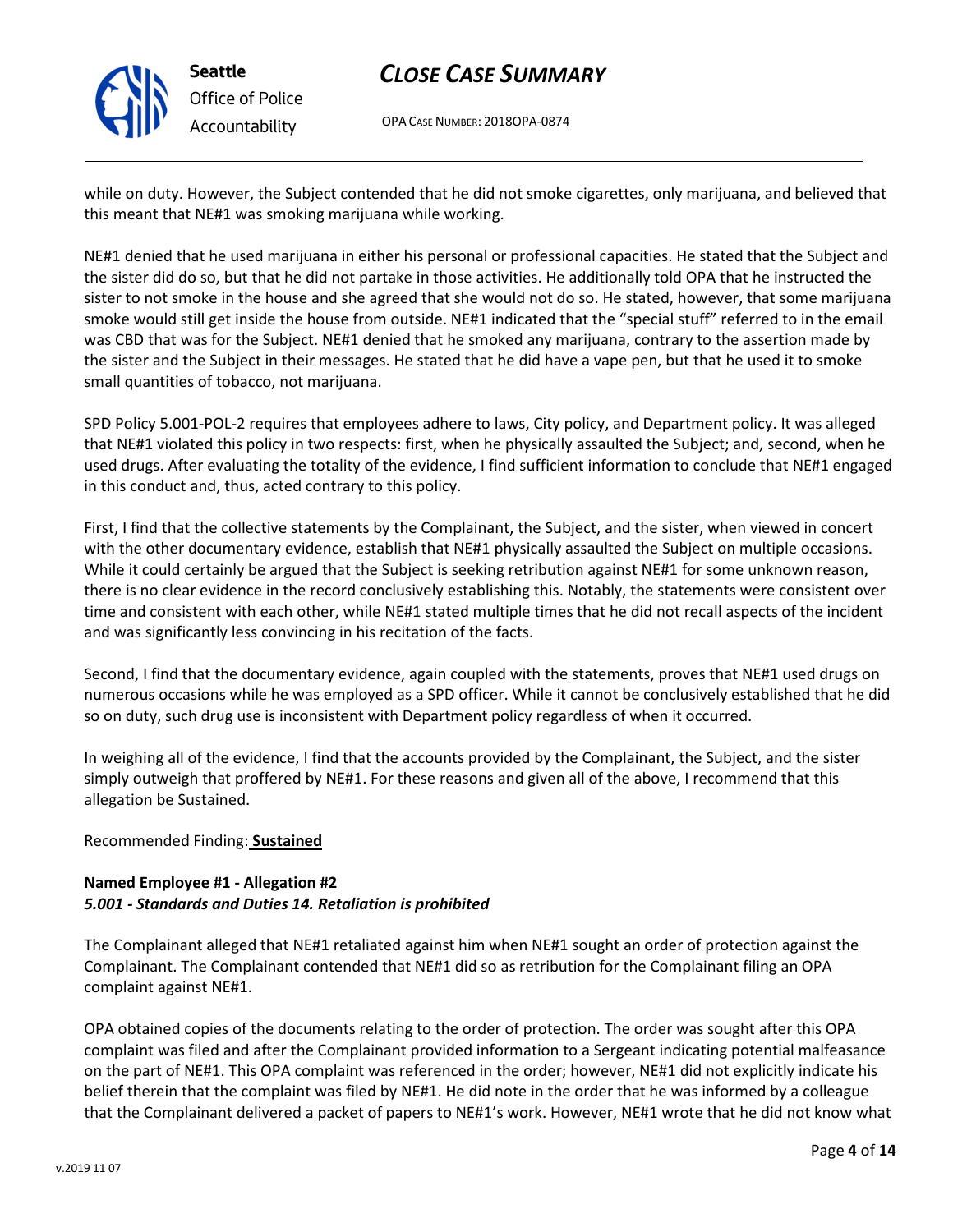

# CLOSE CASE SUMMARY

OPA CASE NUMBER: 2018OPA-0874

was in that packet. NE#1 also referenced a number of other reasons for why he was seeking the order, none of which specifically related to this OPA complaint.

At his OPA interview, NE#1 denied that he sought the order as a means to retaliate against the Complainant and/or the Subject. He told OPA that, at the time he filed for the order, he was unaware that the Complainant was the individual who had filed the OPA complaint against him.

SPD policy precludes its employees from engaging in retaliation. (SPD Policy 5.001-POL-14.) SPD employees are specifically prohibited from retaliating against a person who engage in activities including, but not limited to, "oppos[ing] any practice that is reasonably believed to be unlawful or in violation of Department policy" or "who otherwise engages in lawful behavior." (Id.) Retaliatory acts are defined broadly under SPD's policy and include "discouragement, intimidation, coercion, or adverse action against any person.  $(id.)$ 

If, as the Complainant asserted, NE#1 sought an order of protection against the Complainant solely due to the Complainant's initiation of this OPA complaint, that action would likely constitute retaliation under SPD policy. However, there is insufficient evidence in the record for OPA to conclusively determine that this was the case here. While it is certainly possible that NE#1 engaged in such conduct and, in doing so, inappropriately subjected the Complainant to legal proceedings as a form of retribution, it also cannot be disproved that NE#1 took this legal action for other legitimate reasons. Accordingly, I recommend that this allegation be Not Sustained – Inconclusive.

#### Recommended Finding: Not Sustained (Inconclusive)

#### Named Employee #1 - Allegation #3

### 5.170 - Alcohol and Substance Use 7. No Employee Shall Use or Possess any Controlled Substance, Except at the Direction of a Medical Authority

SPD Policy 5.170-POL-7 prohibits Department employees for using or possessing any controlled substances, except at the direction of a medical authority. For the purposes of this policy, marijuana is considered a controlled substance.

As discussed in detail above, I find that NE#1 used marijuana on multiple occasions while in the employment of SPD. When he did so, he violated this policy and, accordingly, I recommend that this allegation be Sustained.

### Recommended Finding: Sustained

### Named Employee #1 - Allegations #4 5.140 - Bias Free Policing 2. Officers Will Not Engage in Bias-Based Policing

There were multiple allegations of biased statements made by NE#1. As a general matter, it was alleged that he was biased against others based on race, sexual orientation, and gender.

With regard to race, NE#1 was alleged to have made biased statements towards Black and Hispanic people. The Complainant told OPA that NE#1 referred to another officer as a "lazy Mexican." The Complainant further asserted that he heard NE#1 use racial slurs towards Black people, which included calling his Sergeant at the time a "coon," "monkey," and "n----r." The Complainant recounted that, on one occasion, he heard NE#1 yell at the Subject,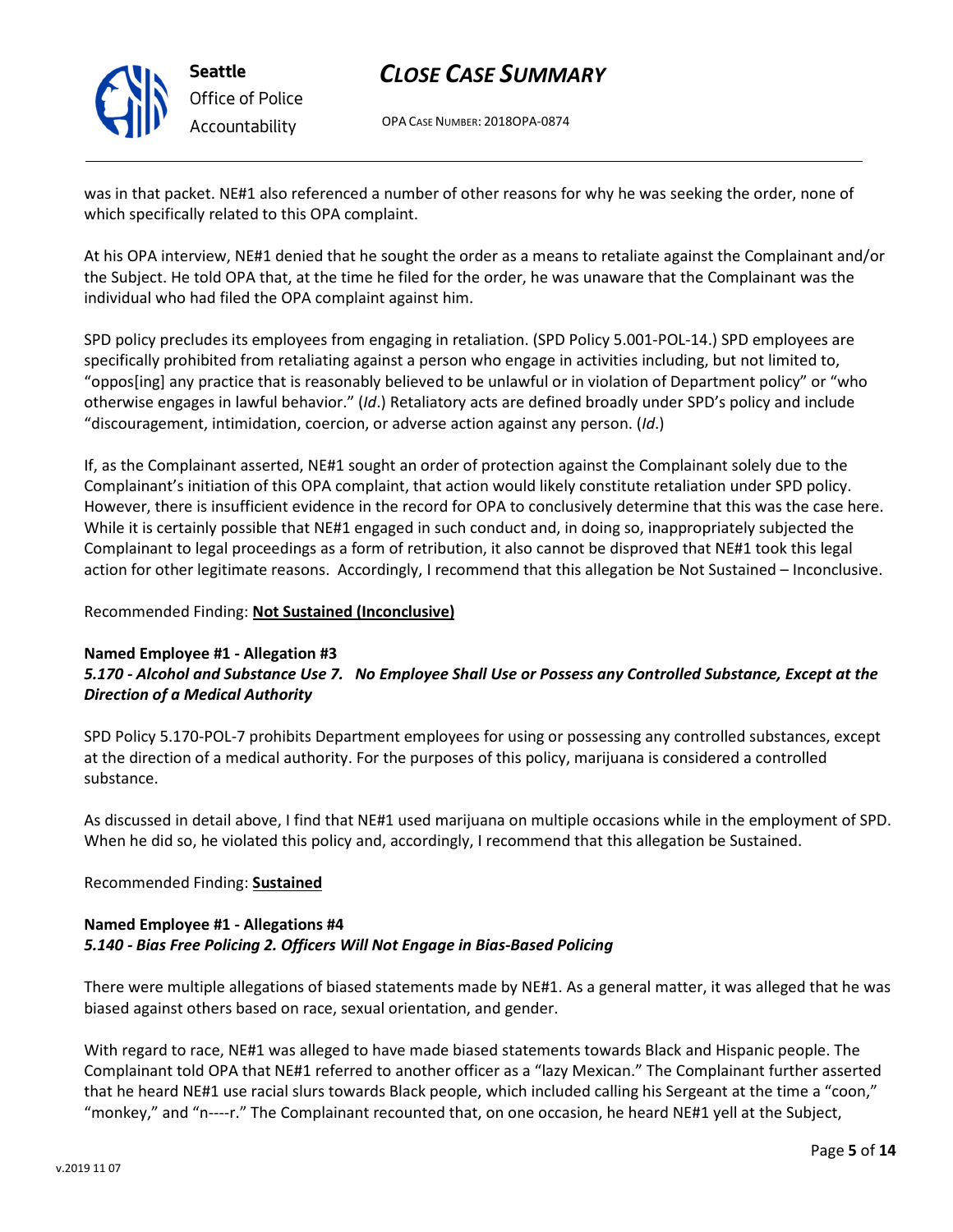

OPA CASE NUMBER: 2018OPA-0874

apparently because NE#1 felt that she was supporting his then Sergeant, who is Black, over NE#1. The Complainant stated that NE#1 yelled the following: "you siding with that monkey you never fucking met?" The Subject corroborated the Complainant's allegations. She stated that she heard NE#1 make racist and derogatory statements on numerous occasions. She told OPA that these were predominantly directed towards women and Black people. She believed that NE#1 was not just making those statements out of frustration but that he was truly racist and misogynist. She further asserted that, based on conversations and text messages she received from NE#1, she felt it clear that his bias impacted his work and the law enforcement activity that he engaged in. She stated that she heard NE#1 use the word "n----r" on numerous occasions, including towards the Sergeant and in the context of his work. The sister also provided support for the allegation that NE#1 engaged in bias. She stated the following:

> Hmm…so this isn't related to my mom. I will comment only because it is a fact and, and because he is who he is, I don't know, maybe attention brought to it. He, he only, he, he likes white people, he favors white people. And in his own little circle of people he, he'll, he'll have a couple, I think he's got like one black friend and one Mexican friend, you know. He has those, those few, but generally speaking, if you are not white, you're, he's not gonna like you. If you're a woman, and, and the fact that he's, I'm surprised at the woman he's dating right now actually, because he even told my mom, he's like if you ever slept with somebody that wasn't a white man, I could never, I would never be with you. So I know that he's a little, he favors the white man a little bit more than anybody else.

NE#1 was further reported to have made statements that conveyed bias towards people based on their sexual orientation. As discussed above, OPA obtained a text message in which he referred to an officer newly assigned to his squad as "an angry Black lesbian." The Complainant also told OPA that he had heard NE#1 refer to either his Lieutenant or his Chief as "this lesbian whore."

NE#1 was also reported to be biased towards and disdainful of woman, including women officers. The Subject told OPA that NE#1 "hated" women. Documentation of this was provided to OPA. In one text message, NE#1 wrote concerning a former officer who had passed away: "You know I don't have much regard for female cops? We lost a good one today. A truly legitimate no shit police woman." OPA also received witness accounts concerning NE#1's disparaging statements regarding women. The Complainant stated that he heard NE#1 use derogatory language when referring to woman on several occasions. As discussed above, the Complainant stated that, on one occasion, he heard NE#1 call his Chief or his Lieutenant: "this lesbian whore." OPA was also provided messages in which NE#1, referring to a female SPD employee, commented on her physical appearance and stated that she: "looks like if Wendy Lou Hoo became a whore." In another message, he called a female SPD employee: "that crazy SPD whore."

NE#1 refuted these allegations. He told OPA that he did not believe that his calling a fellow officer an "angry Black lesbian" reflected any bias on his part. He contended that this officer was not friendly towards anyone in the squad and his statement was a reaction to that. He confirmed that he had not had many positive experiences with female officers, but denied that this meant that he was biased. NE#1 told OPA that he had no recollection of calling another officer a "lazy Mexican," but also did not deny that he made this statement. When asked about the allegations that he used racist and sexist language during his conversations with the Subject, the Complainant, and the sister, NE#1 stated that he could not recall everything that he said in the past. When asked about whether he used the terms "n- ---r" or "monkey," NE#1 did not deny doing so and stated, with regard to saying "n----r," he did not remember whether he said that. Later during his OPA interview he denied using that term. He contended, however, that, if he did, those statements would have been made in private conversations. NE#1 admitted using the word monkey but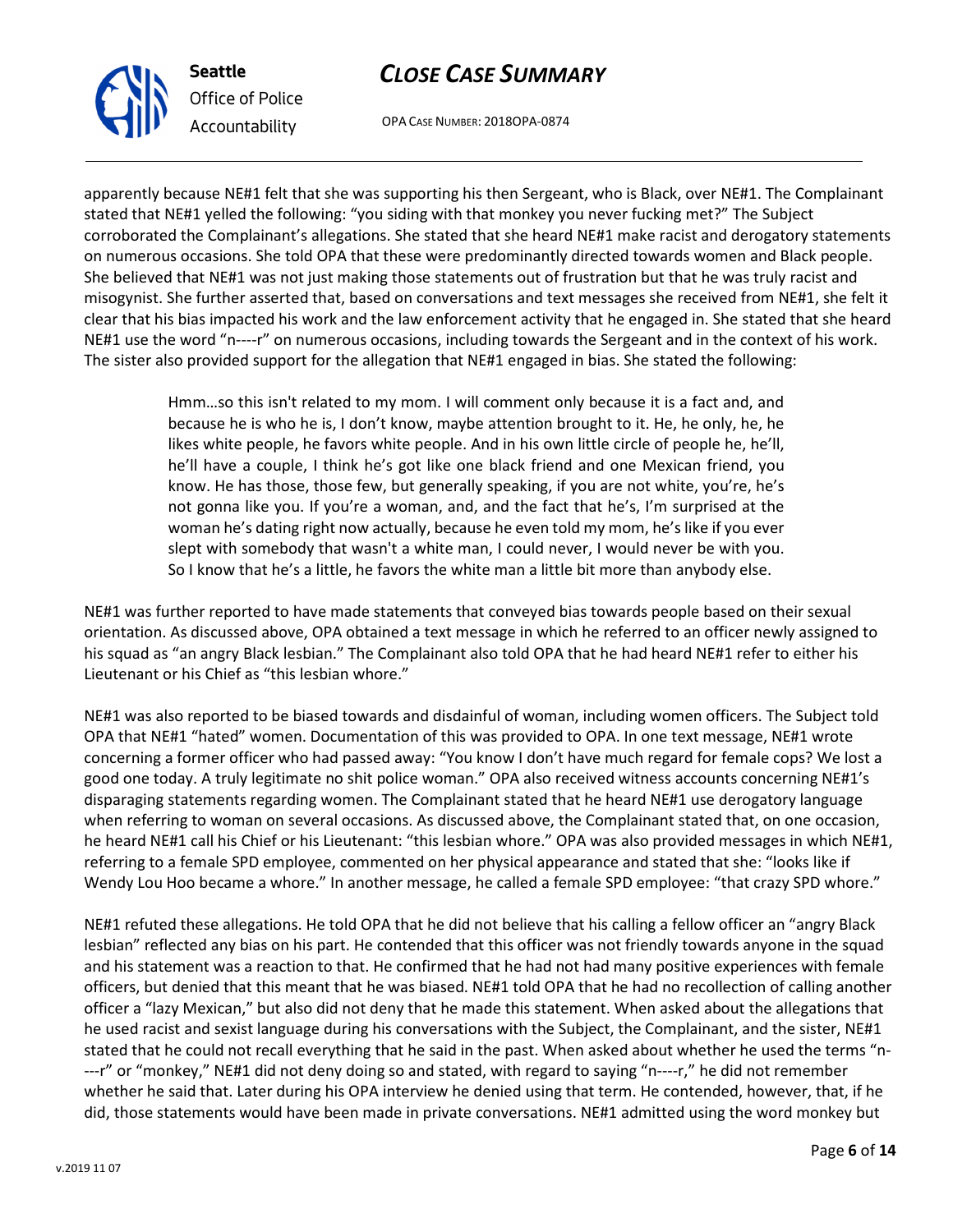

# CLOSE CASE SUMMARY

OPA CASE NUMBER: 2018OPA-0874

stated that he used that term for all individuals and not just Black people. He did not deny that he called his Sergeant a monkey as alleged by the Subject and the Complainant.

SPD policy prohibits biased policing, which it defines as "the different treatment of any person by officers motivated by any characteristic of protected classes under state, federal, and local laws as well other discernible personal characteristics of an individual." (SPD Policy 5.140.) This includes different treatment based on the race of the subject. (See id.) In addition, and particularly relevant to this case, the policy states the following: "Employees shall not express—verbally, in writing, or by other gesture—any prejudice or derogatory comments concerning discernible personal characteristics."

When evaluating the totality of the evidence, I conclude that NE#1 did, in fact, make pejorative and discriminatory statements towards women, homosexuals, and persons of color on numerous occasions. I further find that his bias was so significant that it permeated his work as a police officer. In reaching this decision, I rely heavily on the texts NE#1 sent and the statements he admitted making. While the comments attributed to him by the Subject, the Complainant, and the sister were much worse than what he admitted to and are not documented, the evidence that does exist informs my decision to credit the accounts of these witnesses over that provided by NE#1. I further find significant NE#1's statement to OPA that he did not remember making some of the comments, not that he did not make them at all. This provides additional support for my belief that he did do so. I also note that NE#1 stated on multiple occasions that he meant for his conversations with the involved parties to be private. This again suggests a tacit acknowledgment that he made the statements in question. Moreover, whether private or not, the fact that the statements were made serves to establish bias on NE#1's part.

In reaching this decision, I recognize that it is no small matter to find that NE#1 engaged in bias. However, I find that the great weight of the evidence supports a finding that he violated this policy. In doing so, he acted inconsistent with his oath of office as a police officer and contrary to the expectations of the Department and of the community that he serves – most notably, communities of color. Moreover, the evidence indicates that his bias is sufficiently pervasive that it cannot be disconnected from his work as a SPD officer. This is established not just by the substantial amount of biased statements made by NE#1, but also by the accounts of the Subject and the sister. The Subject asserted that NE#1 would regularly disparage people of color and, specifically, those that he interacted with during his work. The sister also contended that NE#1 favored White people. The responsibility of a SPD officer is to serve all people, regardless of race, gender, or sexual orientation equally and fairly. The evidence conclusively establishes that NE#1's bias serves to prevent him from doing so. For the above reasons, I recommend that this allegation be Sustained.

### Recommended Finding: Sustained

### Named Employee #2 - Allegations #1 5.001 - Standards and Duties 2. Employees Must Adhere to Laws, City Policy and Department Policy

It was alleged that Named Employee #2 (NE#2) may have been aware of both NE#1's alleged abuse of the Subject and NE#1's alleged drug use. It was further alleged that NE#2 failed to report this conduct, in potential violation of law and of SPD policy. This allegation was based on a letter provided by the Complainant, in which the Complainant stated the following: "every time [NE#1] would hit my Mom and take off over the years [NE#2] is who [NE#1] would go stay with.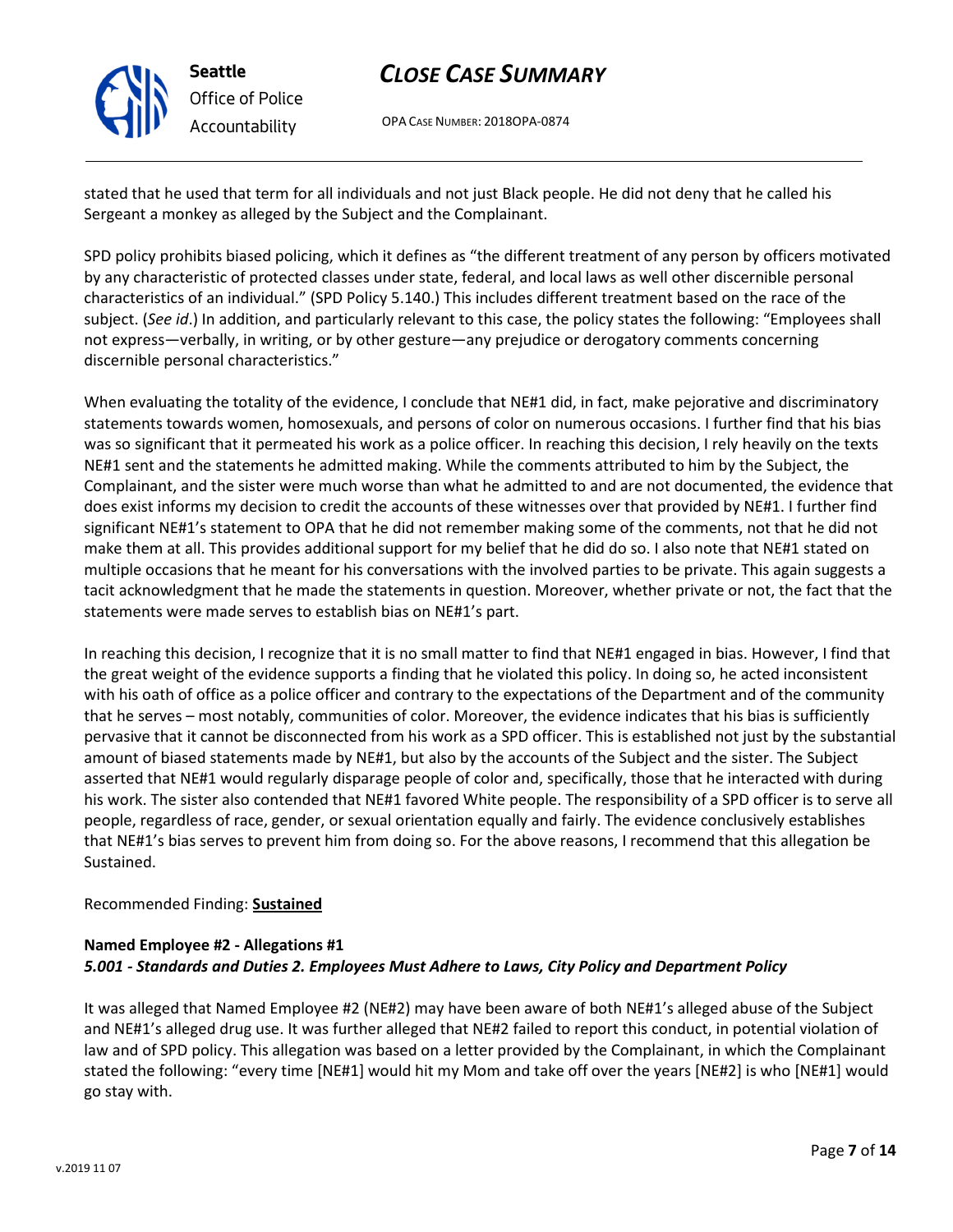v.2019 11 07

# CLOSE CASE SUMMARY

OPA CASE NUMBER: 2018OPA-0874

At his OPA interview, NE#2 acknowledged that NE#1 had arguments with the Subject and, at times after those arguments, NE#1 would stay at NE#2's home. However, NE#2 denied ever being aware that arguments between NE#1 and the Subject turned physical. He stated that he did not delve into the nature or extent of the arguments, telling OPA that "wasn't [his] business." NE#2 was also generally aware of the order of protection that NE#1 filed against the Complainant, but told OPA that he had not heard that NE#1 was seeking the order because the Complainant initiated this OPA complaint against NE#1.

NE#1 told OPA that, while he would stay at NE#2's house after arguments with the Subject, he did not divulge specifics of the arguments to NE#2. He recalled that he only told NE#2 that he wanted to stay at NE#2's home, that there was some friction between him and the Subject, and that he needed some time away. NE#1 stated that NE#2 did not ask him exploratory questions concerning the arguments and that NE#2 told NE#1 that he respected NE#1's privacy and that NE#1 did not have to explain anything.

The Subject also confirmed that NE#1 would stay with NE#2 after they had arguments. However, she told OPA that she was unaware what, if anything, NE#2 knew about the arguments.

Had NE#2 known of physical abuse or drug use by NE#1, he would have been required to report this information and, as discussed above, the failure to have done so would have violated both law and policy. However, applying a preponderance of the evidence standard, there is no indication that this was the case. Instead, a review of the record suggests that NE#2 was unaware of any conduct on the part of NE#1 that he was required to report. As such, I recommend that this allegation, as well as Allegation #2 that concerns the duty to report potential serious policy violations, be Not Sustained – Unfounded.

### Recommended Finding: Not Sustained (Unfounded)

### Named Employee #2 - Allegation #2

### 5.002 - Responsibilities of Employees Concerning Alleged Policy Violations 6. Employees Will Report Alleged Violations

For the same reasons as stated above (see Named Employee #2, Allegation #1), I recommend that this allegation be Not Sustained – Unfounded.

Recommended Finding: Not Sustained (Unfounded)

# SUPPLEMENTAL INVESTIGATION MEMO #1

#### EXECUTIVE SUMMARY:

It was alleged that Named Employee #1 (NE#1) violated the law and Department policy when he physically abused his then partner – the Subject/Complainant #2 in this case – and used drugs on numerous occasions. It was further alleged that NE#1 made derogatory and pejorative statements based on sexual identity, gender, and race. It was additionally alleged that NE#1 sought an order of protection against the Subject/Complainant #2 in order to retaliate against the Subject/Complainant #2 for initiating this OPA complaint.



Seattle

Office of Police Accountability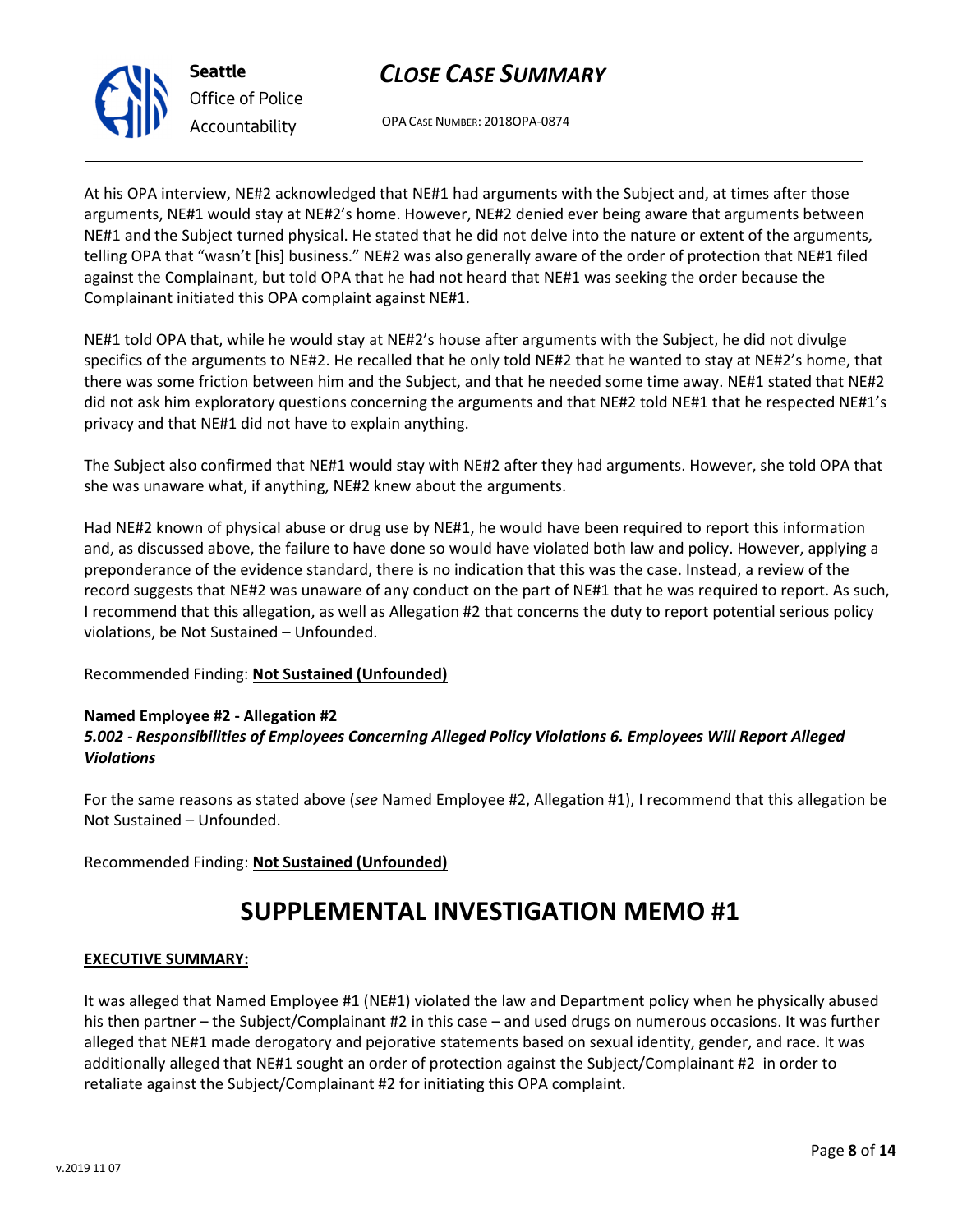

# CLOSE CASE SUMMARY

OPA CASE NUMBER: 2018OPA-0874

OPA's initial investigation resulted in three Sustained findings against NE#1. Specifically, OPA found that NE#1 violated the law when he assaulted the Subject/Complainant #2, that he used marijuana on multiple occasions while employed by SPD, and that he made statements that violated the Department's biased policing policy.

NE#1 subsequently participated in a due process meeting before the Chief of Police. At that meeting, NE#1 raised several arguments in his defense. Most notably, he alleged that OPA had failed to explore the fact that he had made a domestic violence (DV) allegation against the Subject/Complainant #2 that was documented in a police report. He further contended that he had evidence undermining the credibility of the Subject/Complainant #2 and her son that OPA did not sufficiently evaluate. After that meeting occurred, the Chief of Police asked that OPA conduct supplemental investigation. Specifically, the Chief of Police made the following request to OPA:

> The issues raised by SPOG and the officer during the Loudermill included contentions that [NE#1] informed others that his former girlfriend assaulted him and made a contemporaneous police report. I ask that OPA review that contention and, if accurate, whether it impacts the recommended finding that [NE#1] assaulted his then girlfriend. In addition, SPOG and the officer raised questions about the credibility of the officer's former girlfriend and her son. I ask that OPA review those contentions and evaluate whether they impact your recommended findings.

SPOG agreed to a sixty-day extension, until August 23, 2019, for this supplemental investigation to be conducted. OPA herein provides the conclusions of that investigation. For the reasons set forth below, OPA's recommended findings are unchanged.

### SUPPLEMENTAL INVESTIGATION:

### A. Additional Investigation Conducted

## 1. Pierce County Sheriff's County Report

OPA conducted further investigation into the DV allegations that NE#1 made against the Subject/Complainant #2. OPA obtained and reviewed a report generated by Deputies from the Pierce County Sheriff's Department (PCSD). Based on that report, OPA determined that, on December 12, 2015, Deputies responded to NE#1's residence. When the Deputies arrived, he was standing outside with two other individuals. NE#1 reported that he was involved in a verbal altercation with the Subject/Complainant #2 and that he followed her outside. He stated that, while she was driving away from the residence, the Subject/Complainant #2 struck him with her vehicle, causing him to fall onto the hood. He further reported that, when the Subject/Complainant #2 later returned to the residence, she slashed him in the wrist with a steak knife and threw a stone coaster at him. He contended that the coaster struck him in the head. The Deputies reported observing scratches to NE#1's forehead. NE#1 also stated that, at one point, he was walking upstairs passing the Subject/Complainant #2 and he blocked the stairway. The Subject/Complainant #2's daughter came out of her room and told NE#1 not to put his hands on the Subject/Complainant #2. NE#1 stated that he had not done so, told the daughter that he needed the Subject/Complainant #2 out of the house, and asked her to help the Subject/Complainant #2 pack. He told the Deputies that, when he entered their shared bedroom, the Subject/Complainant #2 reached into their bedside table and grabbed his firearm. He said that he jumped on the bed and wrestled the gun away from her. NE#1 told the Deputies that he left the house and waited for police to arrive.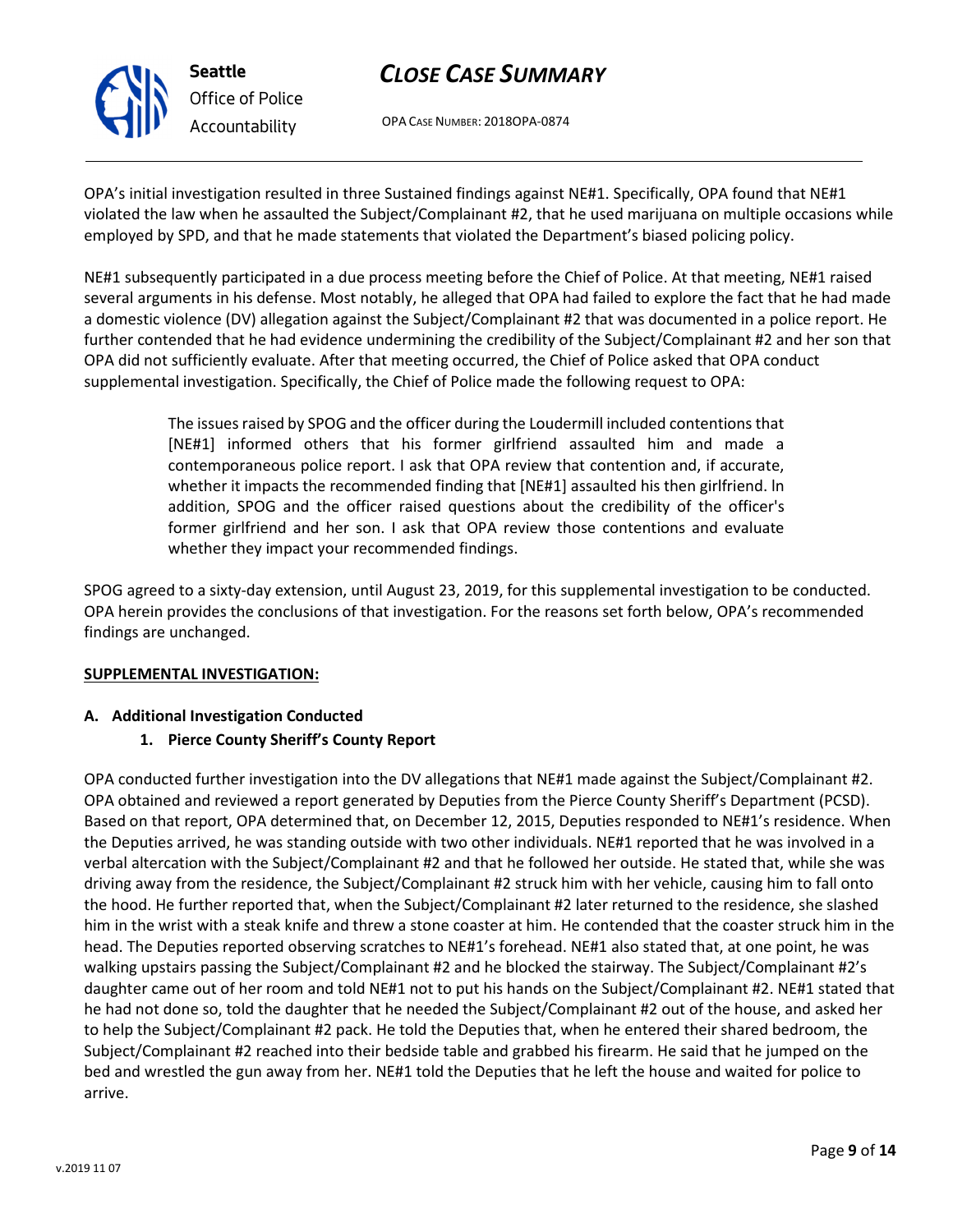OPA CASE NUMBER: 2018OPA-0874

The following day, NE#1 reached out to the PCSD and requested a phone call. NE#1 stated that he wanted to amend his statement from the previous night and that he did not want to move forward with charges. NE#1 provided another recorded statement in which he claimed that he now had a clear perception of what occurred the previous evening. He stated that the Subject/Complainant #2 did not intentionally strike him with her vehicle and that she did not intentionally throw the coaster at him. He further revised his statement concerning the firearm. He asserted that the Subject/Complainant #2 took a number of his items out of the bedside table, including his gun, and that she wanted him out of the house. NE#1 said that he told her that he did not need her grabbing his stuff like a kid and that he grabbed his items out of her hands. He stated that the Subject/Complainant #2 then left the house with her children. He told the Deputy that he was not under any threats or duress to change his statement.

### 2. Further Witness Interviews

As part of its supplemental investigation, OPA interviewed a Captain, a Sergeant who was NE#1's direct supervisor at the time, a witness identified by NE#1, and NE#1's current girlfriend.

The Captain told OPA that he did not recall being notified of this incident by the PCSD. The Sergeant recalled that NE#1 self-reported the incident involving himself and the Subject/Complainant #2 detailed above. She stated that NE#1 indicated that he was the victim and the Subject/Complainant #2 was the perpetrator. The Sergeant told OPA that she offered NE#1 DV resources. She did not remember any specific details about the underlying incident.

The witness identified by NE#1 stated that he was a close friend of NE#1. He told OPA that he went to NE#1's home on the night of the alleged DV incident. He stated that he observed marks on NE#1's body consistent with being the victim of a DV assault. The witness stated that he told NE#1 to call the PCSD. The witness told OPA that, after the incident, he saw the Subject/Complainant #2 at a store. He told OPA that she stated that she was going to ruin NE#1's career. He further told OPA that she contended that she had lied to the police before and she was going to do it again. The witness stated that he had never known NE#1 to be abusive towards female partners, that he did not know NE#1 to use drugs, and that he had never heard racist comments from NE#1.

NE#1's girlfriend said that she discussed the alleged DV assault by the Subject/Complainant #2 with NE#1. She stated that he disclosed that she "pulled a gun on him" and that "he had to wrestle the gun away." She told OPA that she had read text messages in which the Subject/Complainant #2 had threatened NE#1 or had been verbally abusive towards him. The girlfriend stated that the Subject/Complainant #2 had also made Facebook postings referring to the girlfriend as a "cunt." The girlfriend stated that she did not know NE#1 to use drugs, to use racist or sexist terminology, or to be physically or emotionally abusive. She told OPA that she had not seen any racist texts by NE#1 but that she did not review all of the texts that he sent. She further stated that she could not attest to what previously happened in the relationship between NE#1 and the Subject/Complainant #2.

## B. Analysis

OPA compared NE#1's revised statement to the PCSD to his OPA interview in this case. There were several notable inconsistencies. First, NE#1 again asserted to OPA that he was subjected to a DV assault by the Subject/Complainant #2. This materially contradicted significant portions of the second recorded statement he provided to the PCSD. Second, NE#1 alleged that the Subject/Complainant #2's daughter could not have witnessed the DV assault that he allegedly perpetrated on the Subject/Complainant #2 because the daughter was in her room the entire time. However, NE#1 told the PCSD that the daughter came out of her room when he and the Subject/Complainant #2 were on the stairs and that she told NE#1 not to put his hands on the Subject/Complainant #2.



Seattle

Office of Police Accountability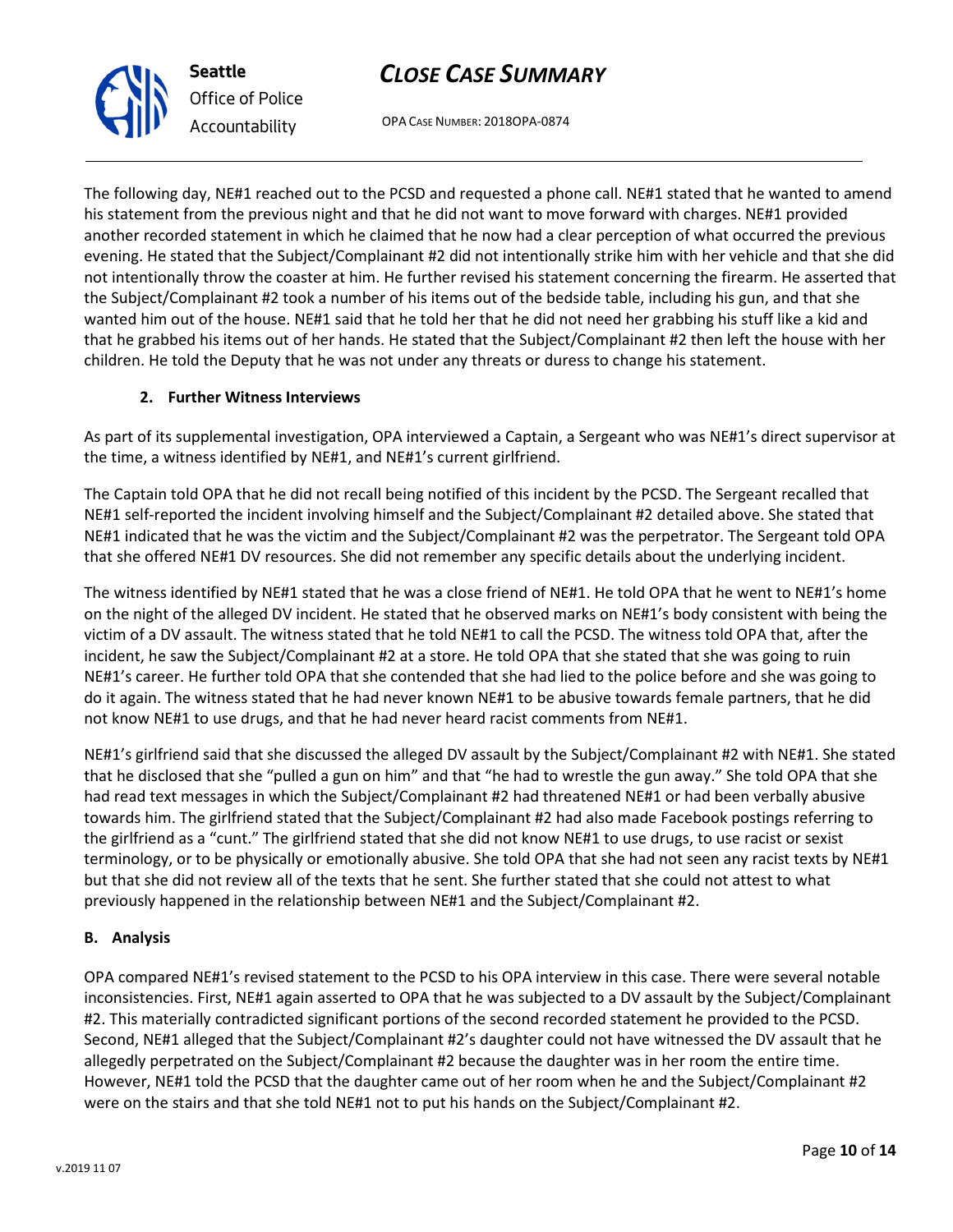

OPA CASE NUMBER: 2018OPA-0874

With regard to this latter point, the Subject/Complainant #2 and the daughter's statements have remained consistent. Both contended that the Subject/Complainant #2 was kicked by NE#1 while on the stairs and that the daughter viewed the assault after coming out of her room and told NE#1 to stop.

While OPA recognizes that there are questions as to the Subject/Complainant #2's, and even her son's, motivations and credibility, there are no such questions with the daughter's account and NE#1 has not raised any legitimate concerns in this regard or proffered any convincing evidence. Indeed, in the initial DCM for this case, OPA reasoned that, even if the Subject/Complainant #2's version of events was discounted, that provided by the daughter was sufficient to establish that NE#1 committed a DV assault and used narcotics. Moreover, the two primary witnesses proffered by NE#1 – his close friend and girlfriend – did not actually witness the events in question and cannot counter the daughter's recounting. Further, given the nature of their relationships with NE#1, could both have their own motives to support NE#1's account. Lastly, given the scope of the biased statements in the text messages reviewed by OPA during this investigation, I find it unlikely that neither has ever heard such comments from NE#1. The fact that both witnesses deny this makes OPA strongly question their credibility.

Ultimately, in OPA's opinion, this further investigation calls more into question NE#1's veracity and credibility than that of the Subject/Complainant #2 or her children. As such, OPA's recommended findings are unchanged.

For the above reasons and after conducting further investigation, OPA's recommended findings for this case remain unchanged.

# SUPPLEMENTAL INVESTIGATION MEMO #2

### EXECUTIVE SUMMARY:

It was alleged that Named Employee #1 (NE#1) violated the law and Department policy when he physically abused his then partner – the Subject/Complainant #2 in this case – and used drugs on numerous occasions. It was further alleged that NE#1 made derogatory and pejorative statements based on sexual identity, gender, and race. It was additionally alleged that NE#1 sought an order of protection against the Subject/Complainant #2 in order to retaliate against the Subject/Complainant #2 for initiating this OPA complaint.

OPA's initial investigation resulted in three recommended Sustained findings against NE#1. Specifically, OPA found that NE#1 violated the law when he assaulted the Subject/Complainant #2, that he used marijuana on multiple occasions while employed by SPD, and that he made statements that violated the Department's biased policing policy. Whether NE#1 retaliated against the Subject/Complainant #2 was deemed inconclusive.

NE#1 subsequently participated in a due process meeting before the Chief of Police. At that meeting, NE#1 raised several arguments in his defense. Most notably, he alleged that OPA had failed to explore the fact that he had made domestic violence (DV) allegations against the Subject/Complainant #2 that was documented in a police report. He further contended that he had evidence undermining the credibility of the Subject/Complainant #2 and her son that OPA did not sufficiently evaluate. After that meeting occurred, the Chief of Police asked that OPA conduct supplemental investigation. SPOG agreed to a sixty-day extension, until August 23, 2019, for this supplemental investigation to be conducted.

OPA's supplemental investigation included reviewing the Pierce County Sheriff's Office (PCSO) Report that documented NE#1's DV allegations against the Subject/Complainant #2. OPA also interviewed two members of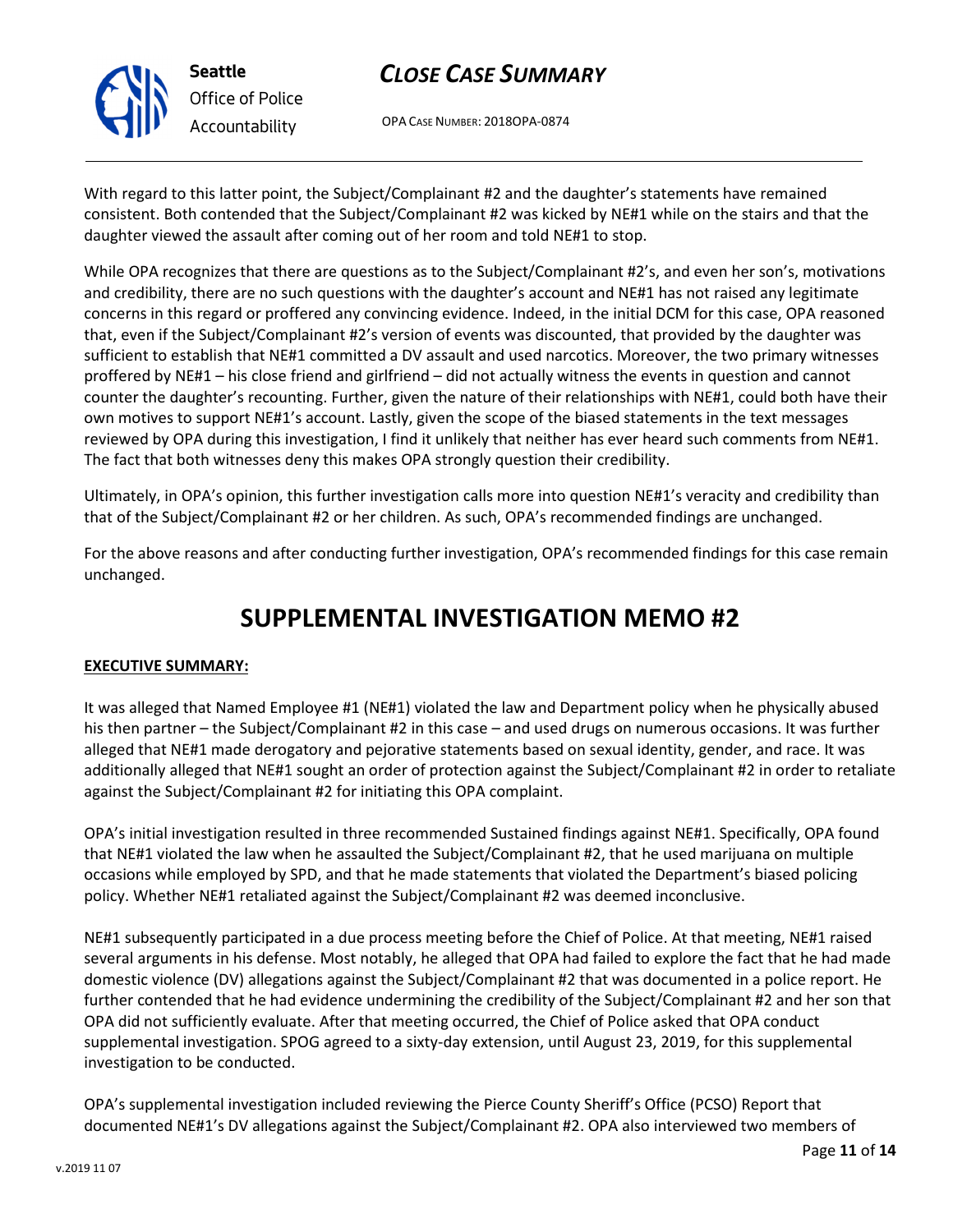

# CLOSE CASE SUMMARY

OPA CASE NUMBER: 2018OPA-0874

NE#1's chain of command at the time of this alleged DV incident, his current girlfriend, and another witness identified by NE#1.

The PCSO report itemized NE#1's assertion that the Subject/Complainant #2 subjected him to a DV assault. However, the report further indicated that NE#1 recanted that alleged assault the following day. He did so after informing the PCSO that he was not under any threats or duress. Moreover, his new account of what occurred was so diametrically different from what he previously reported that it raised questions for OPA concerning the credibility of his initial allegations.

The Captain interviewed by OPA did not recall this incident. The Sergeant recalled that NE#1 reported that he was the victim of a DV assault, and she accordingly offered him resources.

NE#1's current girlfriend had no personal knowledge of the underlying DV allegations. With regard to the information that she conveyed learning from NE#1 after the fact, it contradicted NE#1's later recantation that he made under penalty of perjury. She denied knowledge of any racist texts sent by NE#1 or any marijuana usage by him. She stated that the Subject/Complainant #2 had sent her and NE#1 threatening and harassing messages over text and social media.

The friend, who is a retired police officer from Tacoma, told OPA that he came to NE#1's home in the immediate aftermath of the alleged DV assault by the Subject/Complainant #2. The friend asserted that NE#1 had injuries consistent with being assaulted. The friend denied knowledge that NE#1 was ever abusive to female partners, that he used drugs, or that he ever made racist comments. The most compelling piece of information revealed by OPA's supplemental investigation concerned a conversation that the friend claimed that he had with the Subject/Complainant #2 at a Target store. The friend said that this conversation occurred after the DV incident. The friend relayed that the Subject/Complainant #2 told him that she was going to ruin NE#1's career. He further stated that she told him that she had lied to the police before and would do it again.

In analyzing the supplemental investigation, OPA ultimately concluded that it did not change the proposed findings for this case. In reaching this determination, OPA reasoned as follows: (1) there were notable inconsistencies between the statements provided to the PCSO and to OPA; (2) in comparison, the statements provided by the Subject/Complainant #2 and her daughter had largely been consistent across investigations; (3) even if the Subject/Complainant #2 and her son were discounted as witnesses given potential credibility concerns, NE#1 had not raised similar concerns regarding the daughter and there was no reason to question her credibility from OPA's perspective; and (4) the fact witnesses identified by NE#1 did not have personal knowledge of what occurred during the DV incident and both had their own interests to testify in the light most favorable to NE#1 given that they were his girlfriend and good friend, respectively.

After this supplemental investigation was completed and OPA's conclusions forwarded to the chain of command and the Chief, a second Loudermill hearing was held. At that hearing, NE#1 and his Guild representatives raised additional concerns regarding OPA's investigation and OPA's purported failure to fully explore the credibility of witnesses. NE#1 also presented a signed declaration from the friend, in which the friend re-confirmed his conversation with the Subject/Complainant #2 at Target. As a result, OPA requested consent from the Guild to conduct additional investigation to explore these issues. The Guild consented to a 60-day extension to permit OPA to do so. This memorandum sets forth the results of OPA's second supplemental investigation.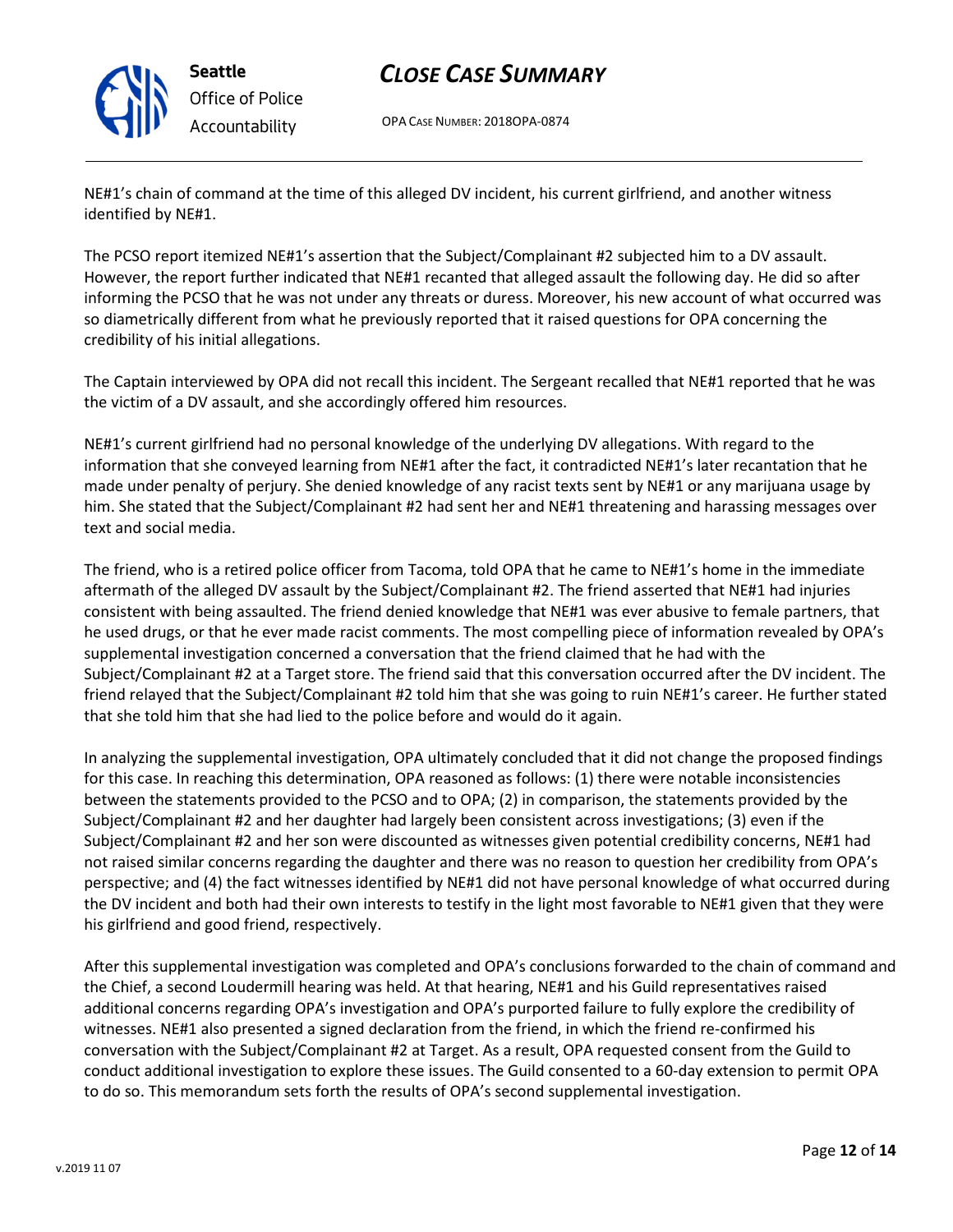OPA CASE NUMBER: 2018OPA-0874

#### SECOND SUPPLEMENTAL INVESTIGATION:

#### A. Additional Investigation Conducted

#### 1. Interview of the Subject/Complainant #2

OPA asked the Subject/Complainant #2 about the friend's account of their encounter at Target. The Complainant asserted that this was 100% false and stated that she had not seen the friend since well before her relationship ended with NE#1.

The Subject/Complainant #2 explained that she filed a lawsuit against NE#1 to recover money that she had invested in the home that they then shared. She stated that, in her lawsuit, she was seeking half of the equity realized in the home. The Subject/Complainant #2 denied that she was trying to extort NE#1. She said that she tried to contact NE#1 numerous times to resolve this issue but that he then sought a protection order against her. She said that she now only contacts him through her attorney. Lastly, the Subject/Complainant #2 asserted that her son, not her, was the initiator of this OPA complaint.

#### 2. Interview of the Son (Complainant #1)

The son stated that he was aware that the Subject/Complainant #2 had sued NE#1 to recover her equity in the house. He stated that she tried to contact NE#1 multiple times before NE#1 got a protection order against her. The son said that, once NE#1 did so, the Subject/Complainant #2 hired an attorney and initiated the lawsuit. The son said that he is not a party to the lawsuit and that he does not have a financial interest in the lawsuit.

#### 3. Interview and Re-Interview of the Daughter

OPA spoke to the daughter twice. On the first occasion, she was cooperative but declined to be recorded. She told OPA that she wanted to put this incident behind her and did not want to provide a statement. She explained that she did not want either NE#1 or the Subject/Complainant #2 to get in trouble and that she just wanted to move on with her life.

However, she referenced her prior statement to the SPD Detective who conducted the criminal investigation and said that she stood by that statement. OPA asked the daughter whether what she told the SPD Detective was truthful and accurate to the best of her knowledge and belief. She said that it was. The daughter again confirmed to OPA that she saw NE#1 kick her mother while on the stairs. She also again confirmed that she observed NE#1 walk out of his bedroom without injuries after being purportedly physically assaulted by Subject/Complainant #2 and that he returned minutes later with an injury on his face that he claimed was caused by the Subject/Complainant #2.

On the second occasion that OPA spoke to the daughter, she placed blame on the Subject/Complainant #2 for the ultimate demise of her relationship with NE#1. She also stated that, while NE#1 "did something dumb," the Subject/Complainant #2 "comes in like a hurricane" and "pushes people's buttons and makes people do things." She asserted that NE#1 was a "good guy."

The daughter acknowledged that the Subject/Complainant #2 did put a lot of money into the house but stated that she did not believe in taking someone to court and thought that the Subject/Complainant #2 should just "let it go." The daughter denied that she had any financial interest in the lawsuit.